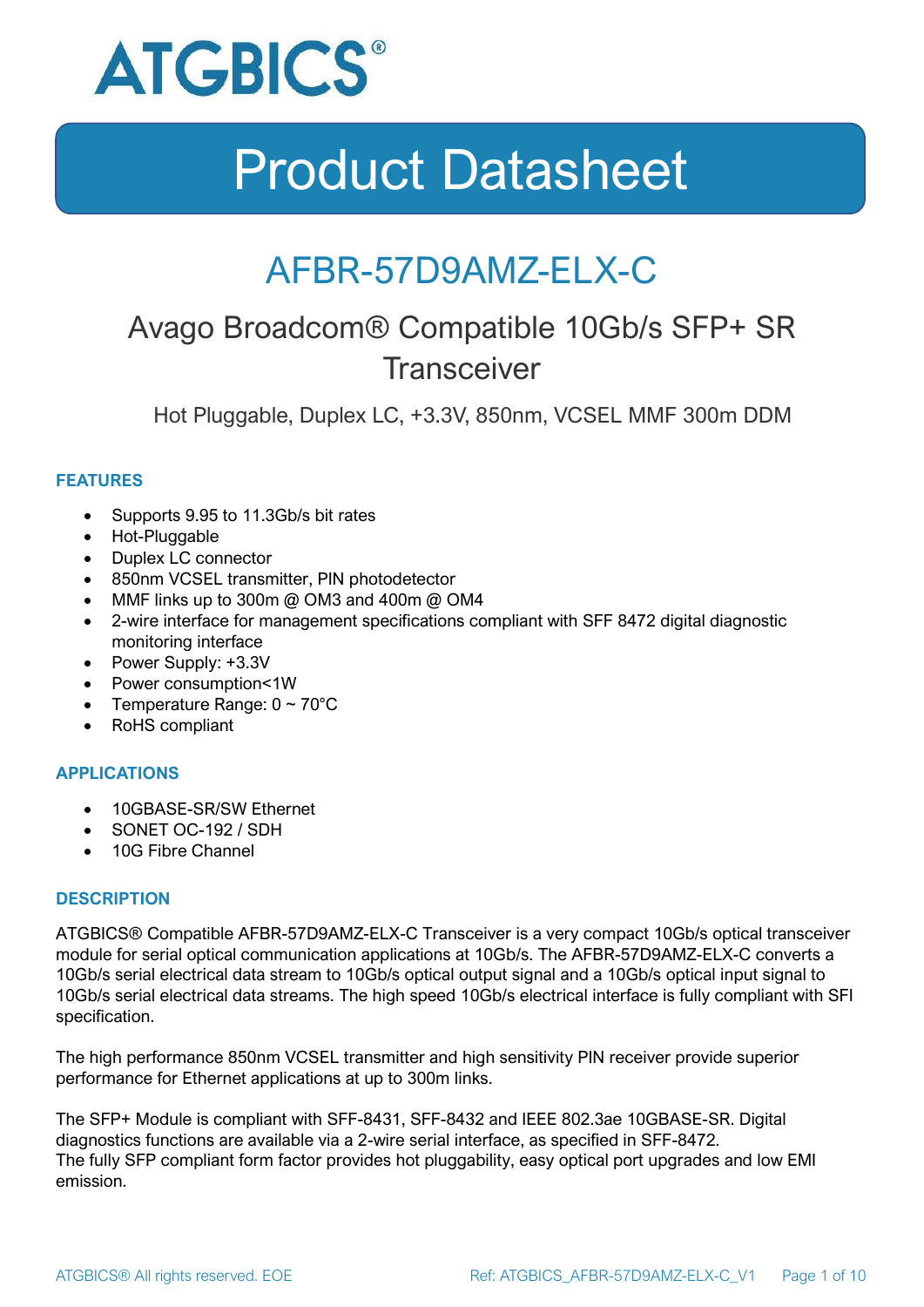

### **Absolute Maximum Ratings**

| <b>Parameter</b>                  | <b>Symbol</b>           | Min.   | <b>Typical</b> | Max.             | <b>Unit</b> |
|-----------------------------------|-------------------------|--------|----------------|------------------|-------------|
| <b>Storage Temperature</b>        | $\mathsf T_{\mathsf S}$ | $-40$  |                | $+85$            | $^{\circ}C$ |
| <b>Case Operating Temperature</b> | Tа                      |        |                | 70               | °C          |
| <b>Maximum Supply Voltage</b>     | Vcc                     | $-0.5$ |                | $\boldsymbol{A}$ |             |
| <b>Relative Humidity</b>          | <b>RH</b>               |        |                | 85               | %           |

#### **Electrical Characteristics (T<sub>OP</sub> = 0 to 70 °C, VCC = 3.135 to 3.465 Volts)**

| <b>Parameter</b>                                                              | <b>Symbol</b>         | Min.   | <b>Typical</b> | Max.           | <b>Unit</b> | <b>Notes</b>   |
|-------------------------------------------------------------------------------|-----------------------|--------|----------------|----------------|-------------|----------------|
| <b>Supply Voltage</b>                                                         | V <sub>cc</sub>       | 3.135  |                | 3.465          | $\vee$      |                |
| <b>Supply Current</b>                                                         | <b>Icc</b>            |        |                | 250            | mA          |                |
| <b>Power Consumption</b>                                                      | P                     |        |                | 1              | W           |                |
| <b>Transmitter Section:</b>                                                   |                       |        |                |                |             |                |
| Input differential impedance                                                  | $R_{in}$              |        | 100            |                | Ω           | 1              |
| <b>Tx Input Single Ended DC Voltage</b><br><b>Tolerance (Ref VeeT)</b>        | $\vee$                | $-0.3$ |                | $\overline{4}$ | $\vee$      |                |
| Differential input voltage swing                                              | Vin, pp               | 180    |                | 700            | mV          | $\overline{2}$ |
| <b>Transmit Disable Voltage</b>                                               | $V_D$                 | 2      |                | <b>Vcc</b>     | $\vee$      | 3              |
| <b>Transmit Enable Voltage</b>                                                | $V_{EN}$              | Vee    |                | $Vee+0.8$      | $\vee$      |                |
| <b>Receiver Section:</b>                                                      |                       |        |                |                |             |                |
| <b>Single</b><br><b>Ended</b><br>Output<br><b>Voltage</b><br><b>Tolerance</b> | $\vee$                | $-0.3$ |                | $\overline{4}$ | $\vee$      |                |
| <b>Rx Output Diff Voltage</b>                                                 | Vo                    | 300    |                | 850            | mV          |                |
| <b>Rx Output Rise and Fall Time</b>                                           | Tr/Tf                 | 30     |                |                | ps          | $\overline{4}$ |
| <b>LOS Fault</b>                                                              | VLOS fault            | 2      |                | <b>VCCHOST</b> | V           | 5              |
| <b>LOS Normal</b>                                                             | V <sub>LOS</sub> norm | Vee    |                | $Vee+0.8$      | $\vee$      | 5              |

Notes:

- 1. Connected directly to TX data input pins. AC coupling from pins into laser driver IC.
- 2. Per SFF-8431 Rev 3.0
- 3. Into 100 ohms differential termination.
- 4. 20%~80%
- 5. LOS is an open collector output. Should be pulled up with 4.7k 10kΩ on the host board. Normal operation is logic 0; loss of signal is logic 1. Maximum pull-up voltage is 5.5V.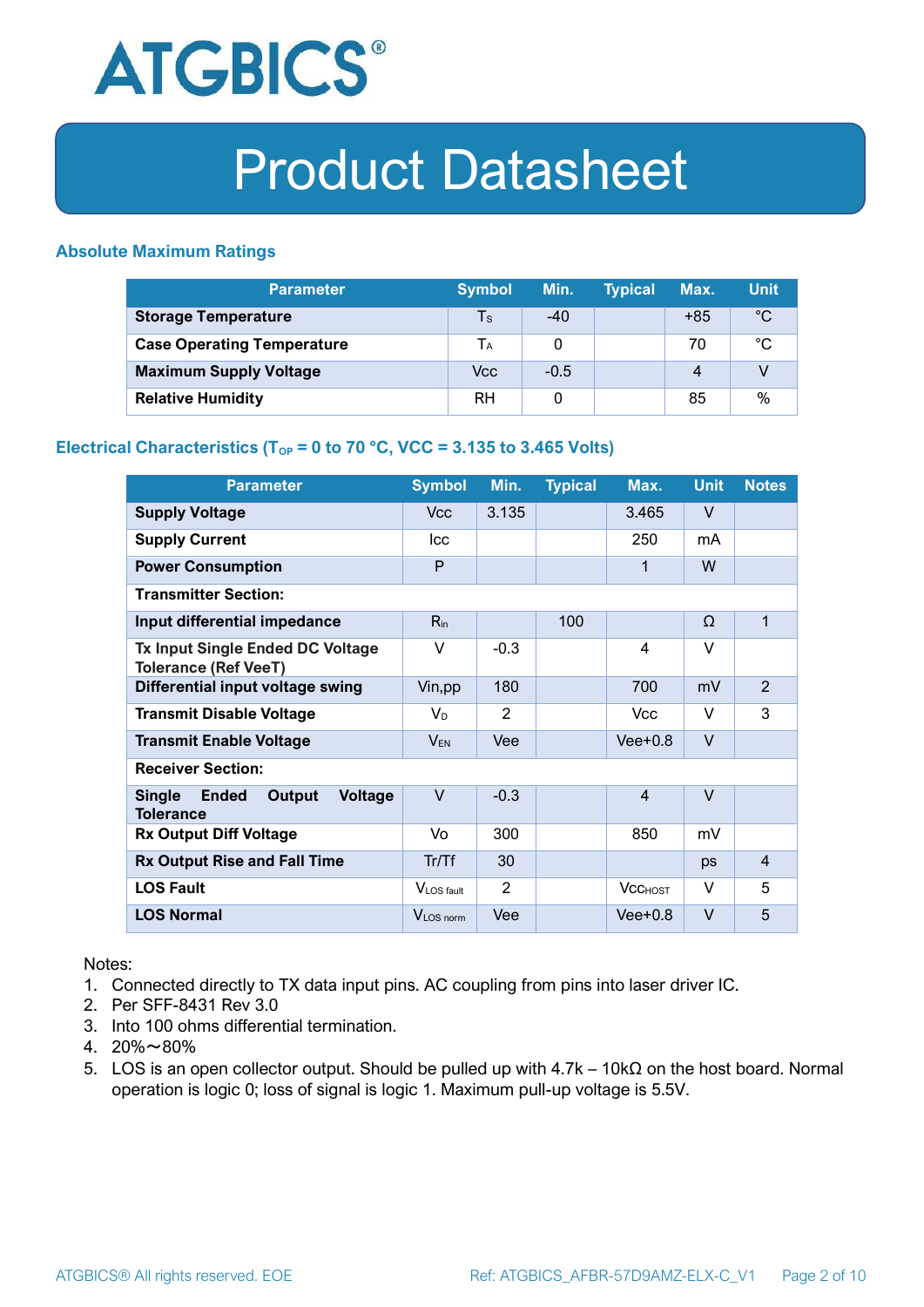

### **Optical Parameters** ( $T_{OP} = 0$  to 70°C, VCC = 3.135 to 3.465 Volts)

| <b>Parameter</b>                                            | <b>Symbol</b>                | Min.     | <b>Typical</b> | Max.           | <b>Unit</b>     | <b>Notes</b>   |  |
|-------------------------------------------------------------|------------------------------|----------|----------------|----------------|-----------------|----------------|--|
| <b>Transmitter Section:</b>                                 |                              |          |                |                |                 |                |  |
| <b>Center Wavelength</b>                                    | λt                           | 840      | 850            | 860            | nm              |                |  |
| <b>RMS spectral width</b>                                   | $\lambda_{RMS}$              |          |                | $\overline{4}$ | nm              |                |  |
| <b>Average Optical Power</b>                                | Pavg                         | $-7.3$   |                | $-1$           | dBm             | 1              |  |
| <b>Optical Power OMA</b>                                    | Poma                         |          | $-1.5$         |                | dBm             |                |  |
| <b>Laser Off Power</b>                                      | Poff                         |          |                | $-30$          | dBm             |                |  |
| <b>Extinction Ratio</b>                                     | ER.                          | 3.5      |                |                | dB              |                |  |
| <b>Transmitter</b><br><b>Dispersion</b><br><b>Penalty</b>   | <b>TDP</b>                   |          |                | 3.9            | dB              | $\overline{2}$ |  |
| <b>Relative Intensity Noise</b>                             | Rin                          |          |                | $-128$         | dB/Hz           | 3              |  |
| <b>Optical</b><br>Return<br><b>Loss</b><br><b>Tolerance</b> |                              | 20       |                |                | dВ              |                |  |
| <b>Receiver Section:</b>                                    |                              |          |                |                |                 |                |  |
| <b>Center Wavelength</b>                                    | λr                           | 840      |                | 860            | nm              |                |  |
| <b>Receiver Sensitivity (OMA)</b>                           | Sen                          |          |                | $-11.1$        | d <sub>Bm</sub> | $\overline{4}$ |  |
| <b>Stressed Sensitivity (OMA)</b>                           | $\mathsf{Sen}_{\mathsf{ST}}$ |          |                | $-7.5$         | dB <sub>m</sub> | 4              |  |
| <b>Los Assert</b>                                           | LOS <sub>A</sub>             | $-30$    |                |                | d <sub>Bm</sub> |                |  |
| <b>Los Dessert</b>                                          | LOS <sub>D</sub>             |          |                | $-12$          | dBm             |                |  |
| Los Hysteresis                                              | LOS <sub>H</sub>             | 0.5      |                |                | dB              |                |  |
| Overload                                                    | Sat                          | $\Omega$ |                |                | dBm             | 5              |  |
| <b>Receiver Reflectance</b>                                 | <b>Rrx</b>                   |          |                | $-12$          | dB              |                |  |

Notes:

- 1. Average power figures are informative only, per IEEE802.3ae.
- 2. TWDP figure requires the host board to be SFF-8431 compliant. TWDP is calculated using the Matlab code provided in clause 68.6.6.2 of IEEE802.3ae.
- 3. 12dB reflection.
- 4. Conditions of stressed receiver tests per IEEE802.3ae. CSRS testing requires the host board to be SFF-8431 compliant.
- 5. Receiver overload specified in OMA and under the worst comprehensive stressed condition.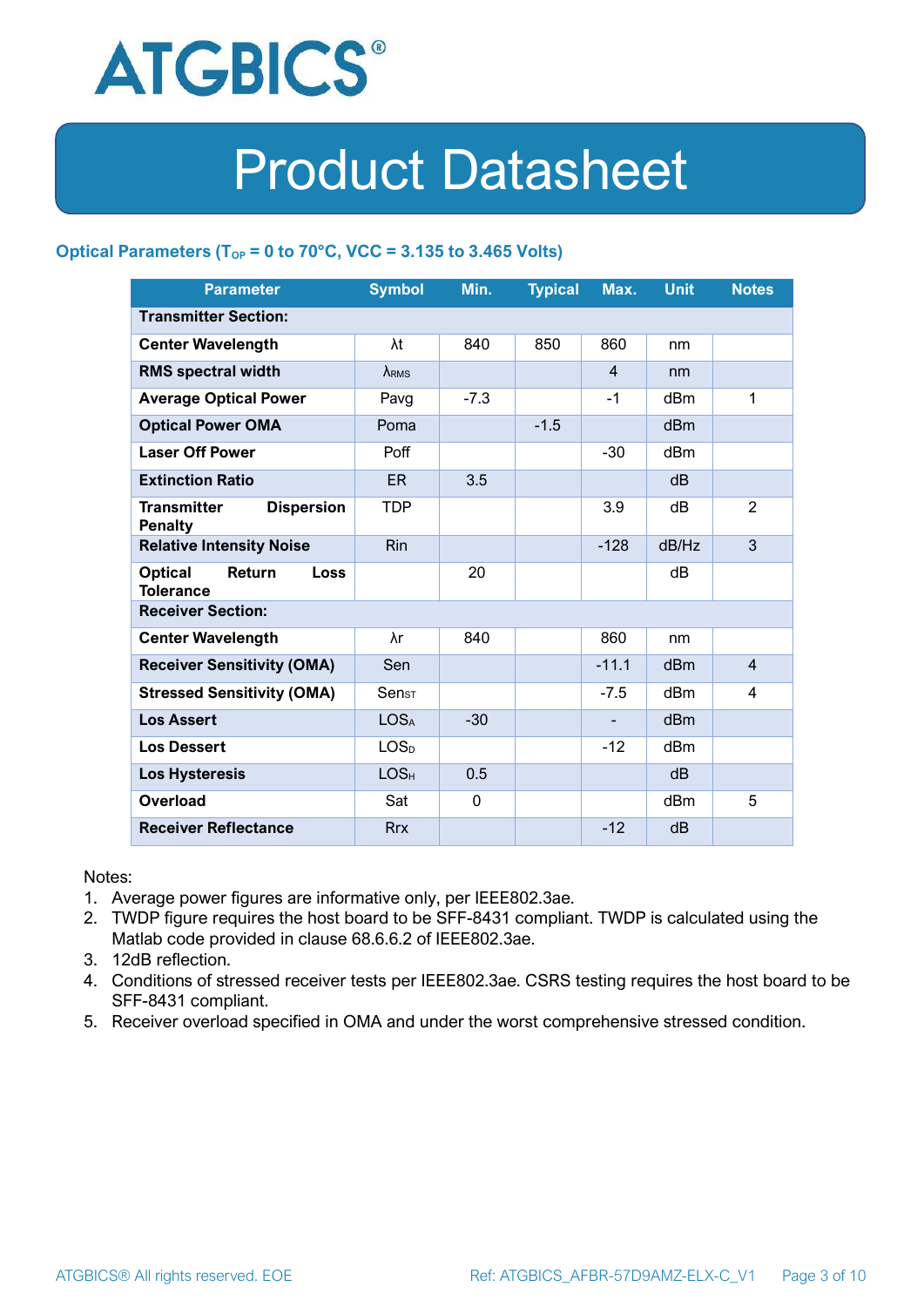

### **Timing Characteristics**

| <b>Parameter</b>                                                          | <b>Symbol</b>         | Min. | <b>Typical</b> | Max. | <b>Unit</b> |
|---------------------------------------------------------------------------|-----------------------|------|----------------|------|-------------|
| <b>TX Disable Assert Time</b>                                             | t off                 |      |                | 10   | <b>US</b>   |
| <b>TX Disable Negate Time</b>                                             | t_on                  |      |                | 1    | ms          |
| Initialize<br><b>Include</b><br>Reset of<br>Time<br>to<br><b>TX FAULT</b> | t int                 |      |                | 300  | ms          |
| <b>TX FAULT from Fault to Assertion</b>                                   | t fault               |      |                | 100  | <b>us</b>   |
| <b>TX Disable Time to Start Reset</b>                                     | t reset               | 10   |                |      | <b>US</b>   |
| <b>Receiver Loss of Signal Assert Time</b>                                | T <sub>A</sub> RX LOS |      |                | 100  | <b>us</b>   |
| <b>Receiver Loss of Signal Deassert Time</b>                              | $T_d, RX$ LOS         |      |                | 100  | <b>US</b>   |
| <b>Rate-Select Change Time</b>                                            | t ratesel             |      |                | 10   | <b>us</b>   |
| <b>Serial ID Clock Time</b>                                               | t serial-<br>clock    |      |                | 100  | kHz         |

### **Pin Assignment**

Diagram of Host Board Connector Block Pin Numbers and Name

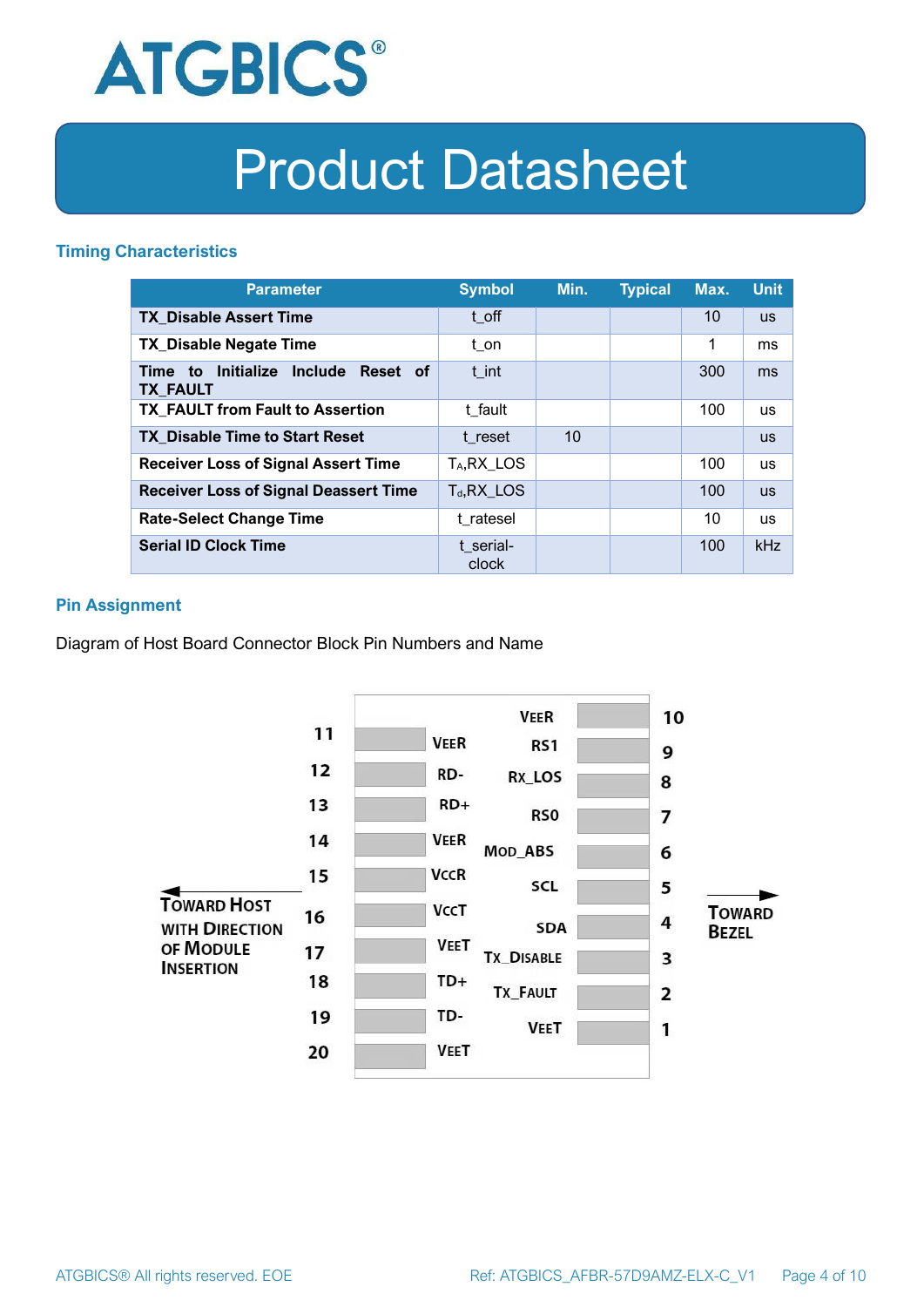

### **Pin Function Definitions**

| <b>PIN No</b>           | <b>Name</b>                 | <b>Function</b>                                                                                                                     | <b>Notes</b> |
|-------------------------|-----------------------------|-------------------------------------------------------------------------------------------------------------------------------------|--------------|
| $\mathbf{1}$            | VeeT                        | Module transmitter ground                                                                                                           | $\mathbf{1}$ |
| $\mathbf{2}$            | <b>Tx Fault</b>             | Module transmitter fault                                                                                                            | 2            |
| $\overline{\mathbf{3}}$ | <b>Tx</b><br><b>Disable</b> | Transmitter Disable; Turns off transmitter laser output                                                                             | 3            |
| 4                       | <b>SDL</b>                  | 2 wire serial interface data input/output (SDA)                                                                                     |              |
| 5                       | <b>SCL</b>                  | 2 wire serial interface clock input (SCL)                                                                                           |              |
| 6                       | MOD-<br><b>ABS</b>          | Module Absent, connect to VeeR or VeeT in the module                                                                                | 2            |
| $\overline{7}$          | RS <sub>0</sub>             | Rate select0, optionally control SFP+ receiver. When high,<br>input data rate >4.5Gb/ s; when low, input data rate<br>$<=4.5Gb/s$   |              |
| 8                       | <b>LOS</b>                  | Receiver Loss of Signal Indication                                                                                                  | 4            |
| 9                       | RS <sub>1</sub>             | Rate select0, optionally control SFP+ transmitter. When<br>high, input data rate >4.5Gb/s; when low, input data rate<br>$<=4.5Gb/s$ |              |
| 10                      | <b>VeeR</b>                 | Module receiver ground                                                                                                              | 1            |
| 11                      | <b>VeeR</b>                 | Module receiver ground                                                                                                              | 1            |
| 12                      | RD-                         | Receiver inverted data out put                                                                                                      |              |
| 13                      | $RD+$                       | Receiver non-inverted data out put                                                                                                  |              |
| 14                      | <b>VeeR</b>                 | Module receiver ground                                                                                                              | 1            |
| 15                      | <b>VccR</b>                 | Module receiver 3.3V supply                                                                                                         |              |
| 16                      | <b>VccT</b>                 | Module transmitter 3.3V supply                                                                                                      |              |
| 17                      | VeeT                        | Module transmitter ground                                                                                                           | $\mathbf{1}$ |
| 18                      | $TD+$                       | Transmitter inverted data out put                                                                                                   |              |
| 19                      | TD-                         | Transmitter non-inverted data out put                                                                                               |              |
| 20                      | VeeT                        | Module transmitter ground                                                                                                           | 1            |

Notes:

- 1. The module ground pins are isolated from the module case.
- 2. This pin is an open collector/drain output pin and is pulled up with 4.7K-10Kohms to Host\_Vcc on the host board.
- 3. This pin is pulled up with 4.7K-10Kohms to VccT in the module.
- 4. This pin is an open collector/drain output pin and is pulled up with 4.7K-10Kohms to Host Vcc on the host board.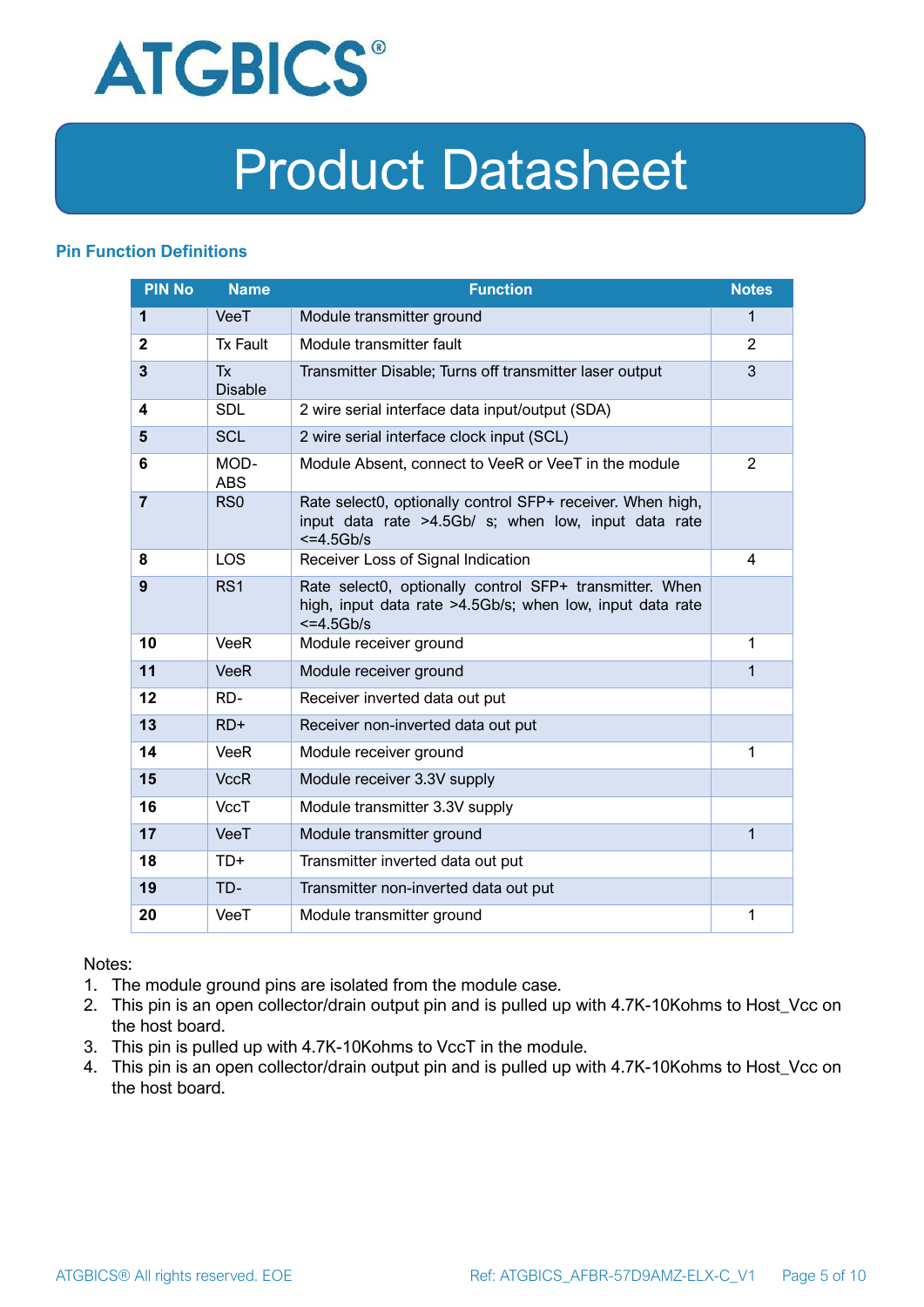

#### **SFP Module EEPROM Information and Management**

The SFP modules implement the 2-wire serial communication protocol as defined in the SFP -8472. The serial ID information of the SFP modules and Digital Diagnostic Monitor parameters can be accessed through the I <sup>2</sup>C interface at address A0h and A2h. The memory is mapped in Table 1. Detailed ID information (A0h) is listed in Table 2. And the DDM specification at address A2h. For more details of the memory map and byte definitions, please refer to the SFF-8472, "Digital Diagnostic Monitoring Interface for Optical Transceivers". The DDM parameters have been internally calibrated.

#### Table 1 - Digital Diagnostic Memory Map (Specific Data Field Descriptions)

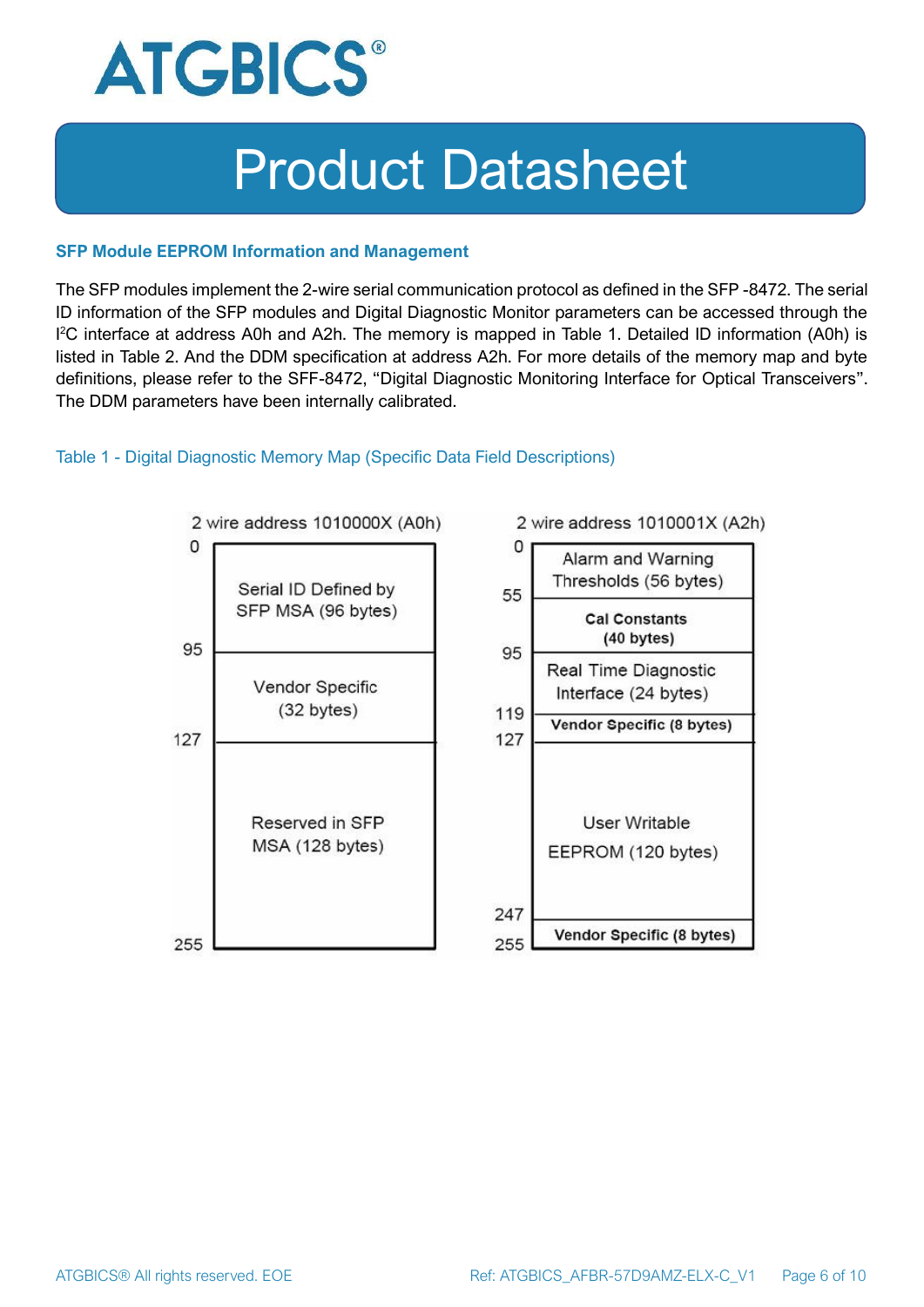

### Table 2 - EEPROM Serial ID Memory Contents (A0h)

| <b>Data</b><br><b>Address</b> | Length<br>(Byte)                 | <b>Name of</b><br>Length | <b>Description and Contents</b>                                                                                                   |
|-------------------------------|----------------------------------|--------------------------|-----------------------------------------------------------------------------------------------------------------------------------|
| <b>Base ID Fields</b>         |                                  |                          |                                                                                                                                   |
| $\mathbf 0$                   | 1                                | Identifier               | Type of Serial transceiver (03h=SFP)                                                                                              |
| 1                             | $\mathbf{1}$                     | Reserved                 | Extended identifier of type serial transceiver<br>(04h)                                                                           |
| $\mathbf{2}$                  | 1                                | Connector                | Code of optical connector type (07=LC)                                                                                            |
| $3 - 10$                      | 8                                | Transceiver              | 10G Base-SR                                                                                                                       |
| 11                            | 1                                | Encoding                 | 64B/66B                                                                                                                           |
| 12                            | $\mathbf{1}$                     | BR, Nominal              | Nominal baud rate, unit of 100Mbps                                                                                                |
| $13 - 14$                     | 2                                | Reserved                 | (0000h)                                                                                                                           |
| 15                            | $\mathbf{1}$                     | Length(9um)              | Link length supported for 9/125um fibre, units of<br>100 <sub>m</sub>                                                             |
| 16                            | $\mathbf 1$                      | Length(50um)             | Link length supported for 50/125um fibre, units<br>of 10m                                                                         |
| 17                            | $\mathbf{1}$                     | Length(62.5um)           | Link length supported for 62.5/125um fibre,<br>units of 10m                                                                       |
| 18                            | $\mathbf{1}$                     | Length(Copper)           | Link length supported for copper, units of meters                                                                                 |
| 19                            | $\mathbf{1}$                     | Reserved                 |                                                                                                                                   |
| 20-35                         | 16                               | <b>Vendor Name</b>       | SFP vendor name: ATGBICS                                                                                                          |
| 36                            | $\mathbf{1}$                     | Reserved                 |                                                                                                                                   |
| 37-39                         | 3                                | Vendor OUI               | SFP transceiver vendor OUI ID                                                                                                     |
| 40-55                         | 16                               | Vendor PN                | Part Number: "AFBR-57D9AMZ-ELX-C" (ASCII)                                                                                         |
| 56-59                         | 4                                | Vendor rev               | Revision level for part number                                                                                                    |
| 60-62                         | 3                                | Reserved                 |                                                                                                                                   |
| 63                            | 1                                | <b>CCID</b>              | Least significant byte of sum of data in address<br>$0 - 62$                                                                      |
| <b>Extended ID Fields</b>     |                                  |                          |                                                                                                                                   |
| 64-65                         | $\overline{2}$                   | Option                   | Indicates which<br>optical<br><b>SFP</b><br>signals<br>are<br>implemented<br>(001Ah = LOS, TX_FAULT, TX_DISABLE all<br>supported) |
| 66                            | $\mathbf{1}$                     | BR, max                  | Upper bit rate margin, units of %                                                                                                 |
| 67                            | 1                                | BR, min                  | Lower bit rate margin, units of %                                                                                                 |
| 68-83                         | 16                               | Vendor SN                | Serial number (ASCII)                                                                                                             |
| 84-91                         | 8                                | Date code                | OEM's Manufacturing date code                                                                                                     |
| 92-94                         | 3                                | Reserved                 |                                                                                                                                   |
| 95                            | 1                                | <b>CCEX</b>              | code for the<br>Fields<br>Check<br>extended<br>ID<br>(addresses 64 to 94)                                                         |
|                               | <b>Vendor Specific ID Fields</b> |                          |                                                                                                                                   |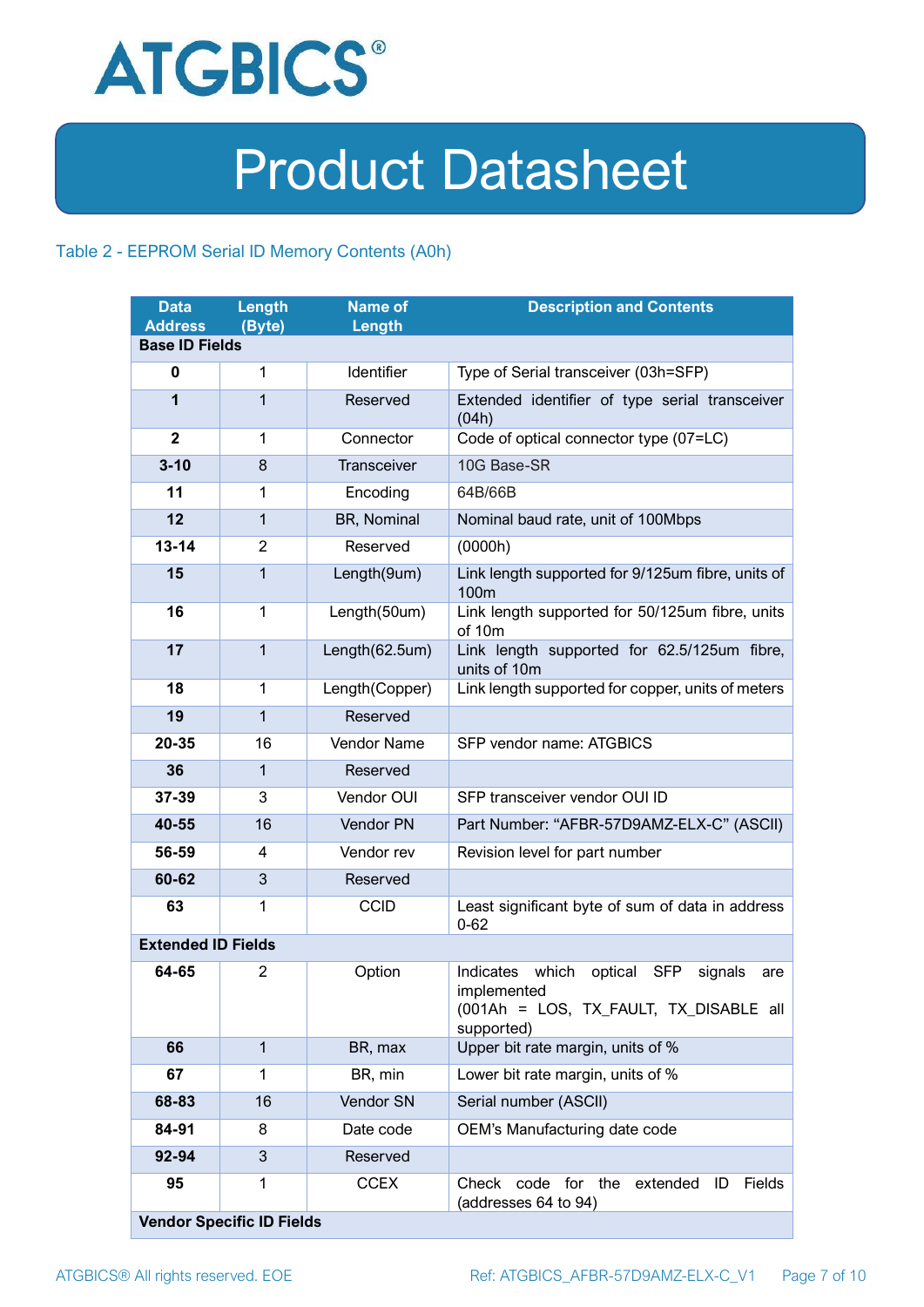

| 96-127      | າາ  | Readable | OEM specific date, read only |
|-------------|-----|----------|------------------------------|
| $128 - 255$ | 128 | Reserved | Reserved for SFF-8079        |

#### **Digital Diagnostic Monitor Characteristics**

| <b>Data</b><br><b>Address</b> | <b>Parameter</b>                        | <b>Accuracy</b> | <b>Unit</b> |
|-------------------------------|-----------------------------------------|-----------------|-------------|
| 96-97                         | <b>Transceiver Internal Temperature</b> | ±3.0            | $^{\circ}C$ |
| 98-99                         | VCC3 Internal Supply Voltage            | ±3.0            | %           |
| 100-101                       | Laser Bias Current                      | ±10             | $\%$        |
| 102-103                       | <b>Tx Output Power</b>                  | ±3.0            | dBm         |
| 104-105                       | <b>Rx Input Power</b>                   | ±3.0            | dBm         |

#### **Regulatory Compliance**

The AFBR-57D9AMZ-ELX-C complies with international Electromagnetic Compatibility (EMC) and international safety requirements and standards (see details in Table following).

| Electrostatic Discharge<br>(ESD) to the Electrical Pins                               | MIL-STD-883E<br>Method 3015.7                                             | Class 1(>1000 V)                          |
|---------------------------------------------------------------------------------------|---------------------------------------------------------------------------|-------------------------------------------|
| Electrostatic<br>Discharge<br>(ESD)<br>LC<br>the<br><b>Duplex</b><br>to<br>Receptacle | IEC 61000-4-2<br><b>GR-1089-CORE</b>                                      | Compatible with standards                 |
| Electromagnetic<br>Interference (EMI)                                                 | FCC Part 15 Class B<br>EN55022 Class B (CISPR 22B)<br><b>VCCI Class B</b> | Compatible with standards                 |
| Laser Eye Safety                                                                      | 1040.10<br>21CFR<br>and<br>FDA.<br>1040.11<br>EN60950, EN (IEC) 60825-1,2 | Compatible with Class 1 laser<br>product. |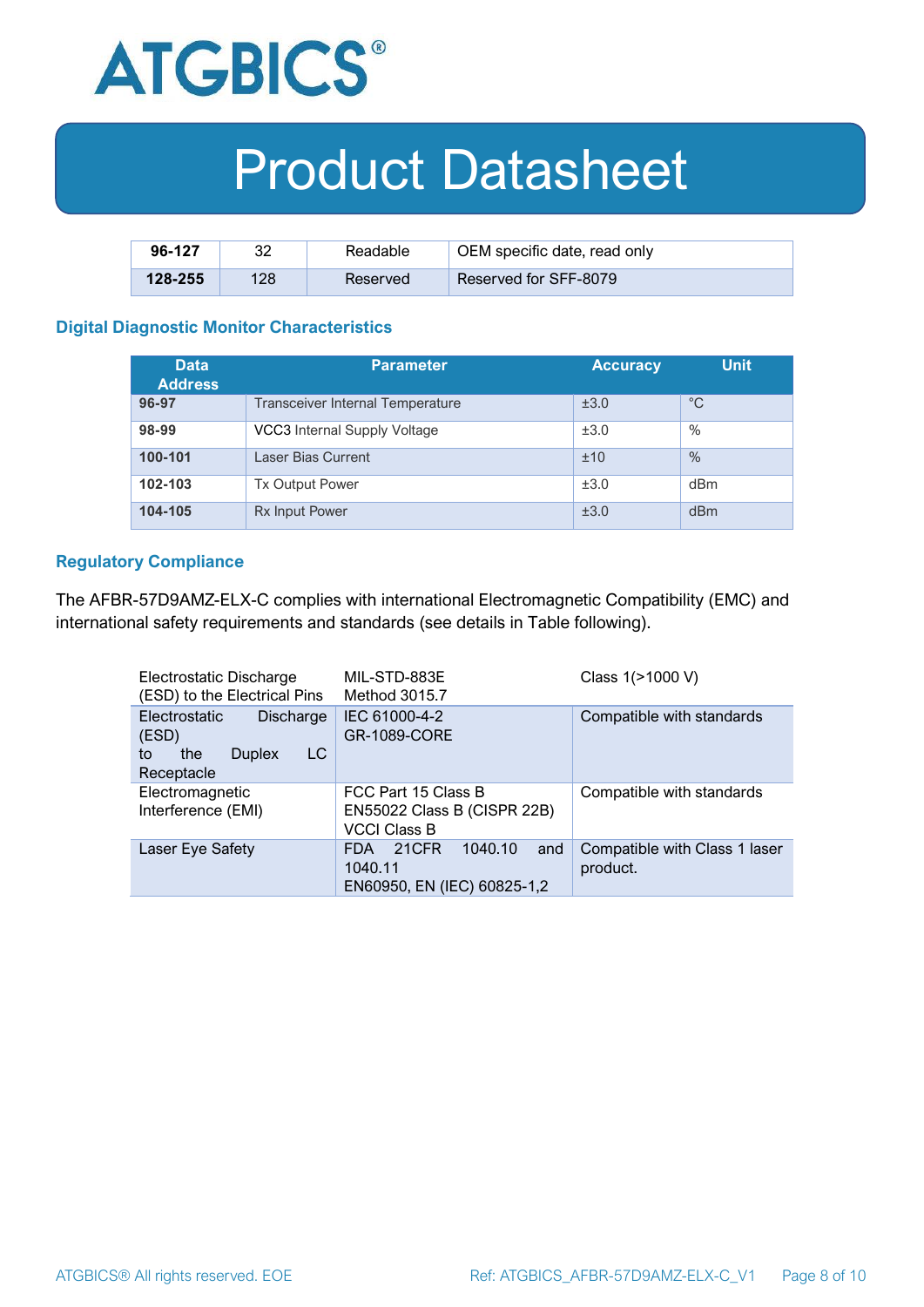

### **Recommended Circuit**



#### **Recommended Host Board Power Supply Circuit**



#### **Recommended High-speed Interface Circuit**